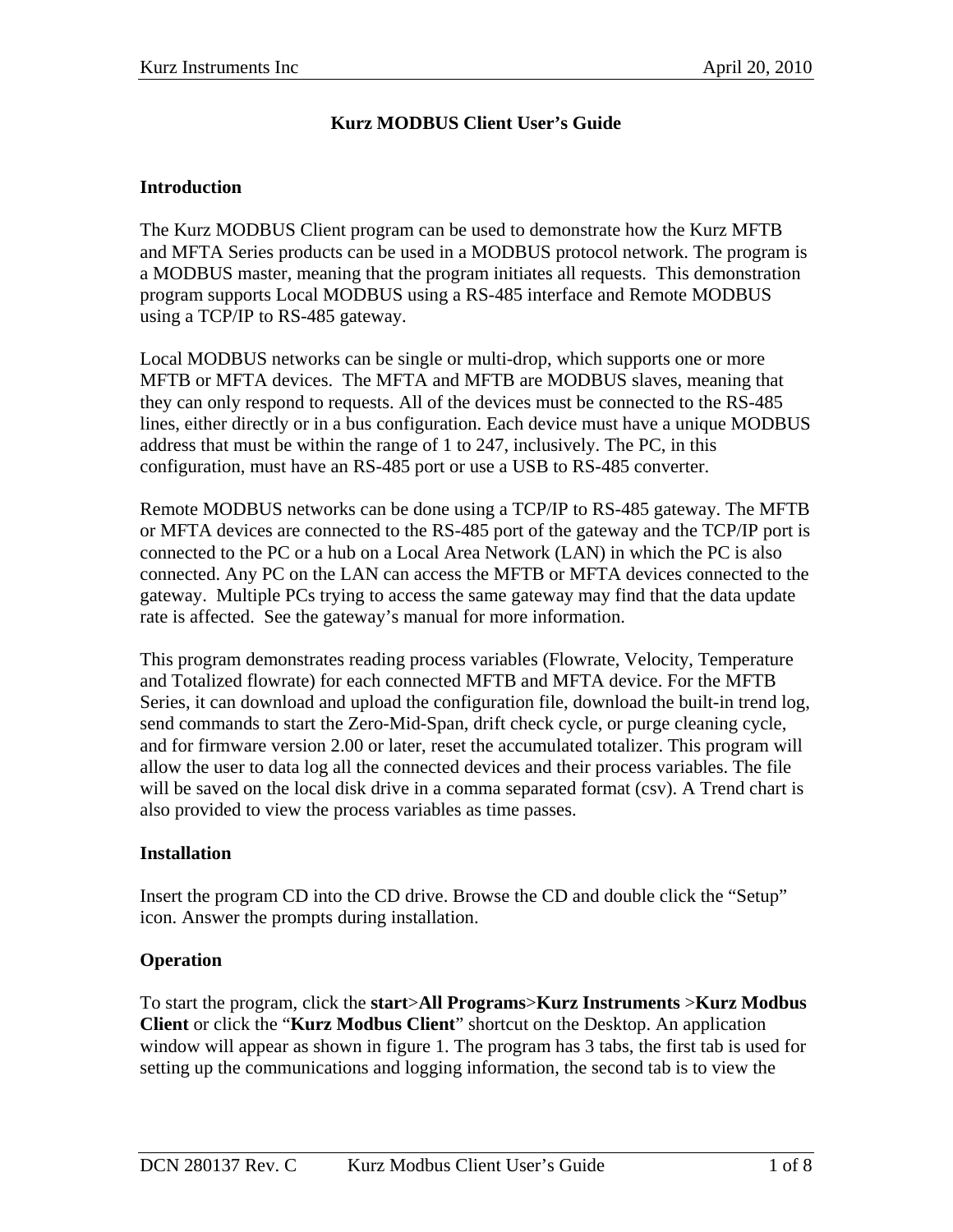output and select a task for the selected unit, and the third tab is used to show the process data trending.



**Figure 1 Program Application Window** 

# **Setup**

When the program is started, it will automatically go to run mode as indicated by the black arrow on the upper left side of the application window. The first tab is labeled "**Setup**" and is the default display. On the group box entitled Connection Setup, configure the network connection. Select the "**Connection**" Switch for Local or Remote. Local uses a RS-485 interface and Remote uses a TCP/IP to RS-485 gateway. For Local connection, enter the Communication port ( 1,2,3….n) and communication baudrate. Make sure that the MFTB or MFTA slave devices have the same baudrate. For Remote connections, enter the IP address of the gateway in dot form (172.16.10.0). The Poll Rate is interval at which the master will query for more information, in milliseconds. The fastest recommended poll rate is 100 milliseconds per device. For example, if the number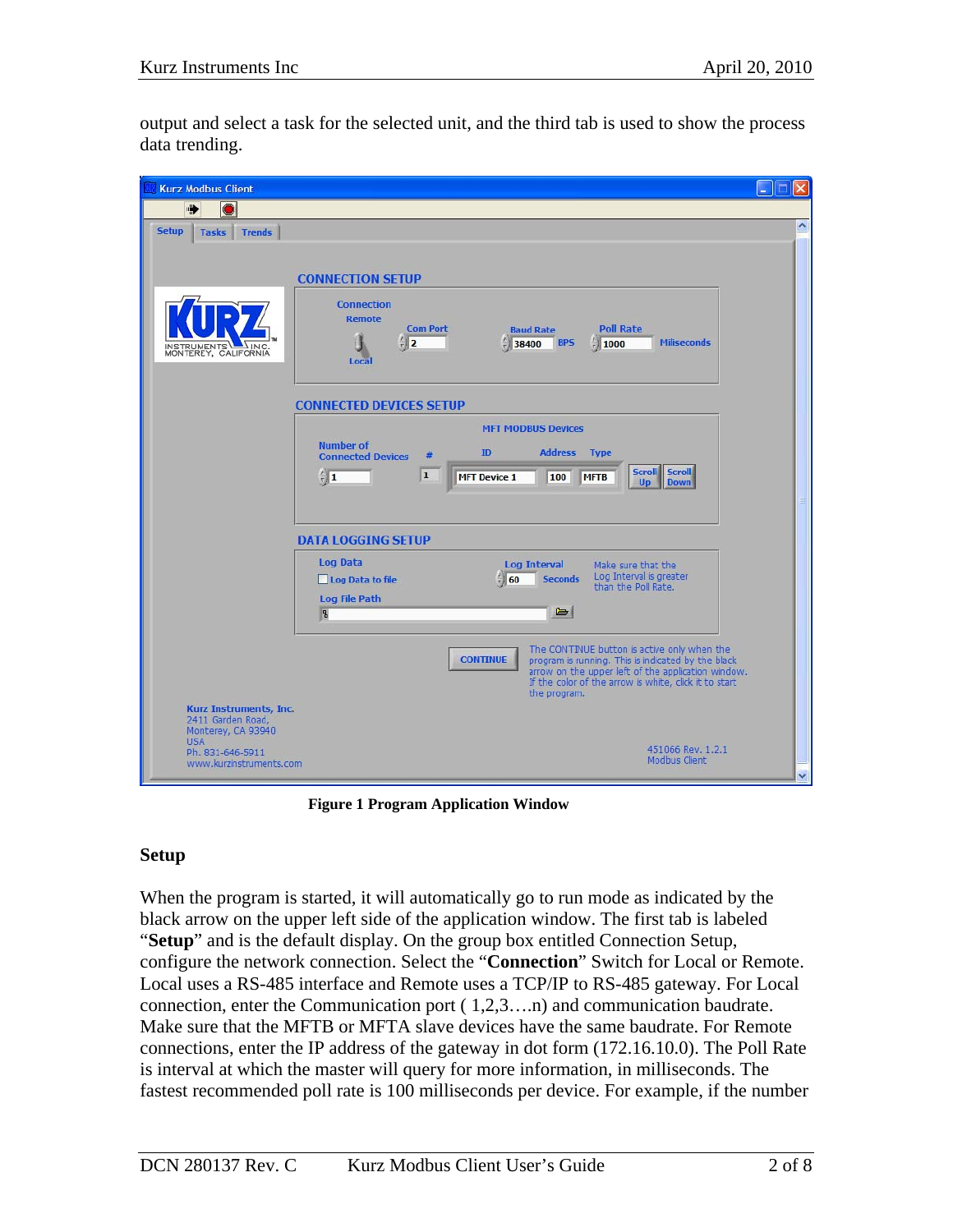of devices is 16 then the fastest poll rate is 1600 milliseconds (16x100). An individual devices poll rate is the poll rate entered for the master.

### *DevicePollRate* = *MasterPollRate*

 The poll rate can be changed while the program is already acquiring data from the devices.

The middle group box, entitled Connected Devices Setup, is used to setup the MFTB or MFTA devices connected to the network. Enter the number of connected devices to the numeric box labeled "**Number of Connected Devices**", making sure to enter only the active devices. For each device enter the device identification (ID) and corresponding Modbus address and then click the device type to select for MFTB or MFTA. Click the Scroll Up or Scroll Down buttons to navigate through the devices. The device identification can be any printable characters chosen by the user. Verify that the Modbus addresses of the connected MFTB or MFTA devices are correct.

The bottom group box, entitled Data Logging Setup, is used to enable data logging. Check the "**Log Data to File**" box, to enable data logging. Enter or browse for the filename of the data log file. Use the ".CSV" (Comma Separated Variable) file extension because the log file is saved in a Comma Separated Variable format (csv) that is easily imported into any spreadsheet program. If the file already exists, the log data will be appended to that file. The log interval is the time interval for the program to log new data to the file. The value can be changed while the program is already acquiring data from the devices. The Log Data to file checkbox can be check or uncheck while the program is acquiring data. If unchecked, it will terminate logging data to the file and if it is checked, data logging to the file is resumed.

After setup is complete, click the "**Continue"** button. The program will automatically switch to second tab, labeled "Tasks". If there a communication problem is discovered then an error message will be displayed and the program will stop.

# **Selecting Tasks**

The default task is "**Read Process Variables**" which updates and displays the Flowrate, Velocity, Temperature and Totalized flow of the selected device. Refer to figure 2. On the output group box, there are four digital indicators: Flowrate, Velocity, Temperature and Flow Total. In addition, there is a flowrate gauge that will indicate the percent of full scale. The full scale can be change using the "**Flowrate Full Scale**" numeric box. A similar temperature gauge is provided.

The device to display can be set using the "**Selected Device**" selection box. The available selection depends on the number of devices that were setup.

In addition to "**Read Process Variables**", the following are other tasks; use the "**Select Task**" dropdown box to select other task. These tasks are only supported by the MFTB Series units.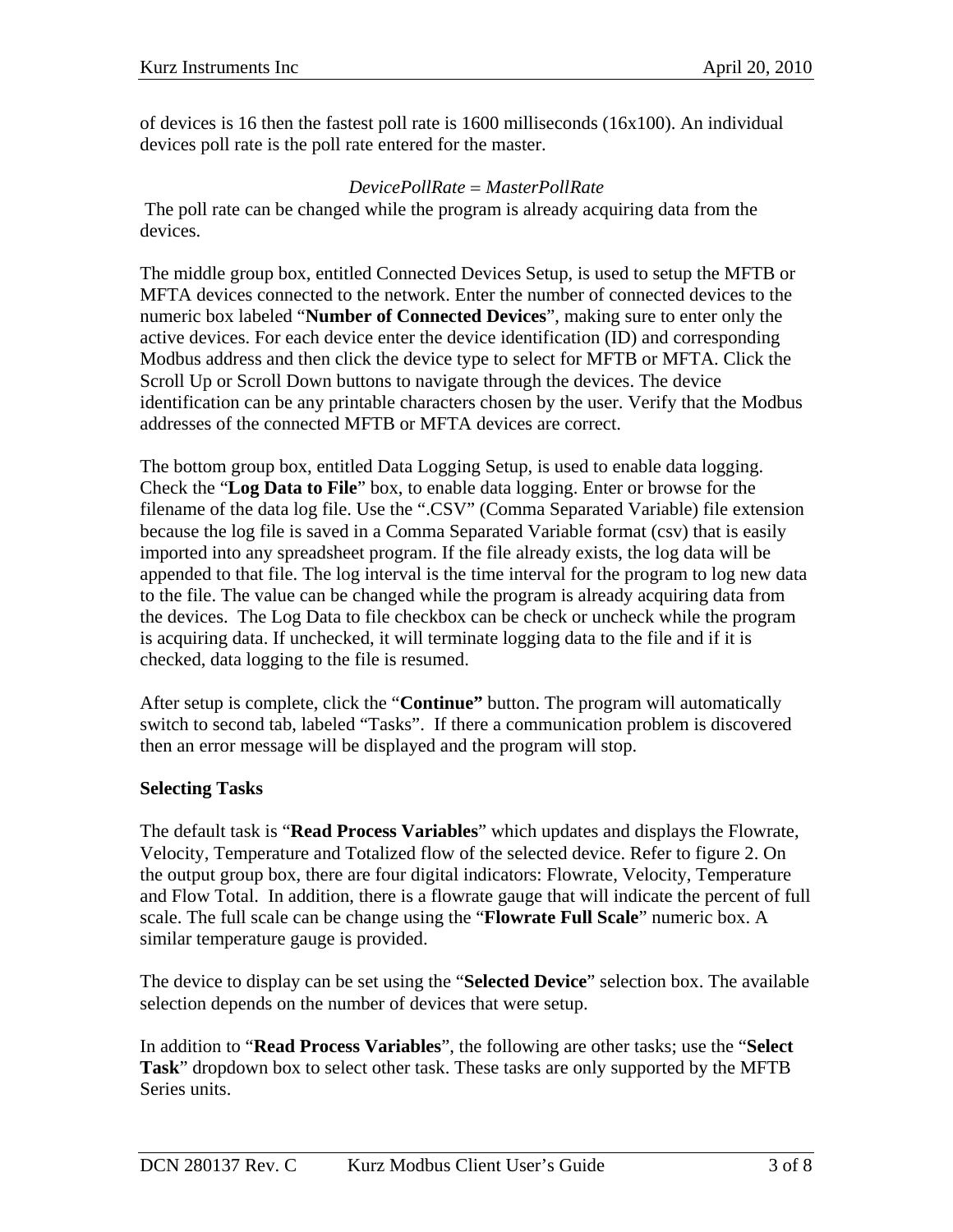## **Download Configuration**

This will download the configuration file of the selected MFTB device; convert the binary file to a text file, the filename extension of the text file is ".txt" and the binary file is usually ".cf". Not supported by MFTA devices.

### **Upload Configuration**

This will upload a configuration file to the selected MFTB device. Not supported by MFTA devices.

## **Download Trend Memory**

This will download the Trend Memory data of the selected MFTB device with firmware version MFTB VER 1.05 and newer. The log files are saved in Comma Separated Variable format (csv) that is easily imported into any spreadsheet program. Not supported by MFTA devices.

## **Start Purge Cycle**

This is a command to initiate a purge cycle on the selected MFTB device. The selected MFTB device must have the purge option. e.g. 454 PFTB (756058). Not supported by MFTA devices.

### **Start Drift Check Cycle**

This is a command to initiate a drift check cycle on the selected MFTB device. Not supported by MFTA devices.

### **Reset Totalizer**

If the connected device is MFTB with firmware version 2.00 or newer, selecting this task will reset the accumulated total flow. Not supported by MFTA devices.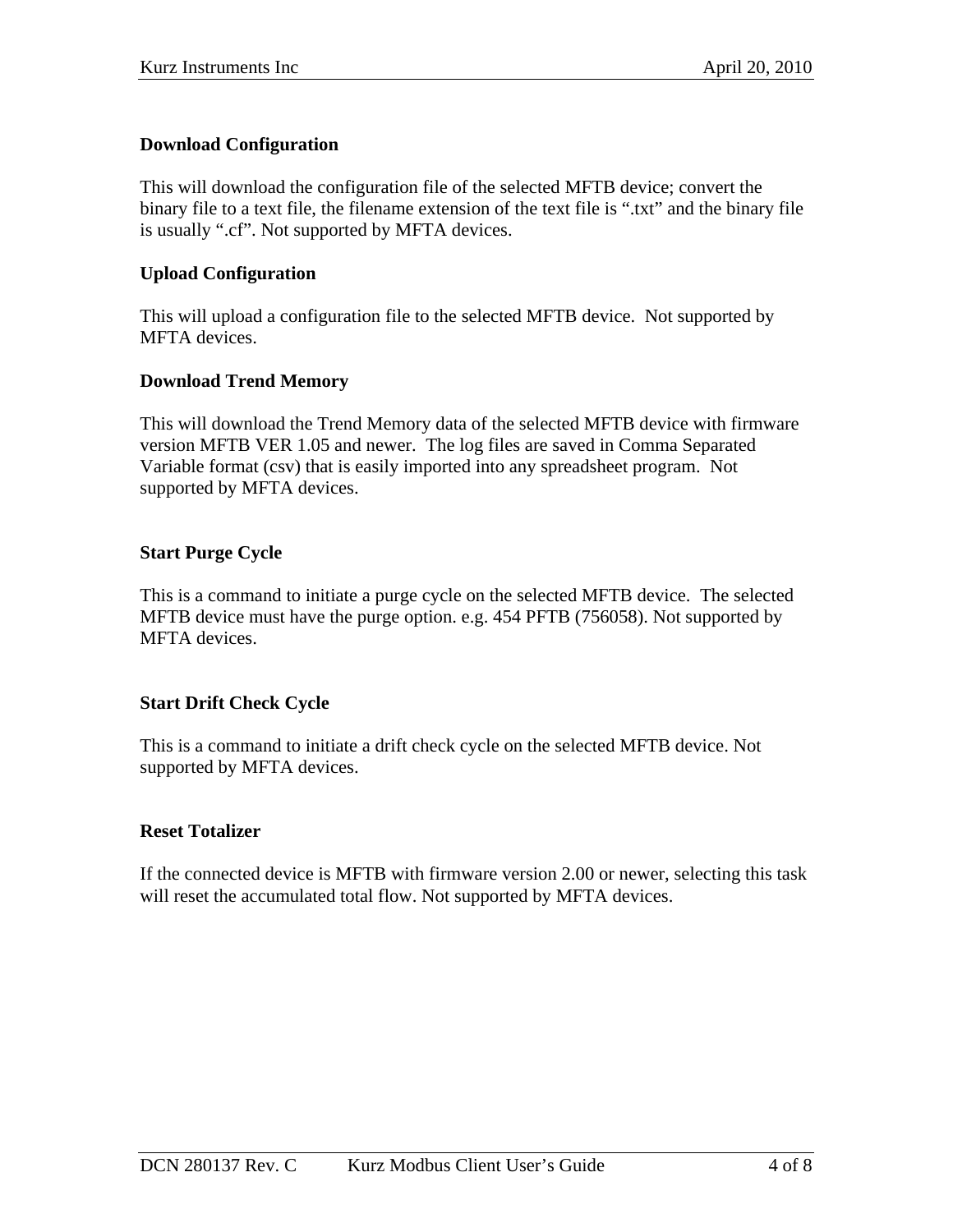

**Figure 2 Tasks Window Tab** 

# **Viewing the Process Variables Trend Charts**

To view the process variables trend charts, click the "**Trends**" tab to display the final tab. The tab is shown in figure 3. The top chart is Flowrate, the middle is Velocity and the bottom chart is Temperature. To set the Y-axis full scale value, double click the Y-axis upper value and type in a new value. The same can be accomplished for the minimum scale. Use the "**Zoom Out**" slider to zoom the graph in or out. Use the "**Time Scale**" slider to change the time scale. To change the device from which data is being displayed, use the "**Selected Device**" selection box. Note that the graph will start trending the data from the new device without clearing so on the graph there might be an artifact of going from one data set to another.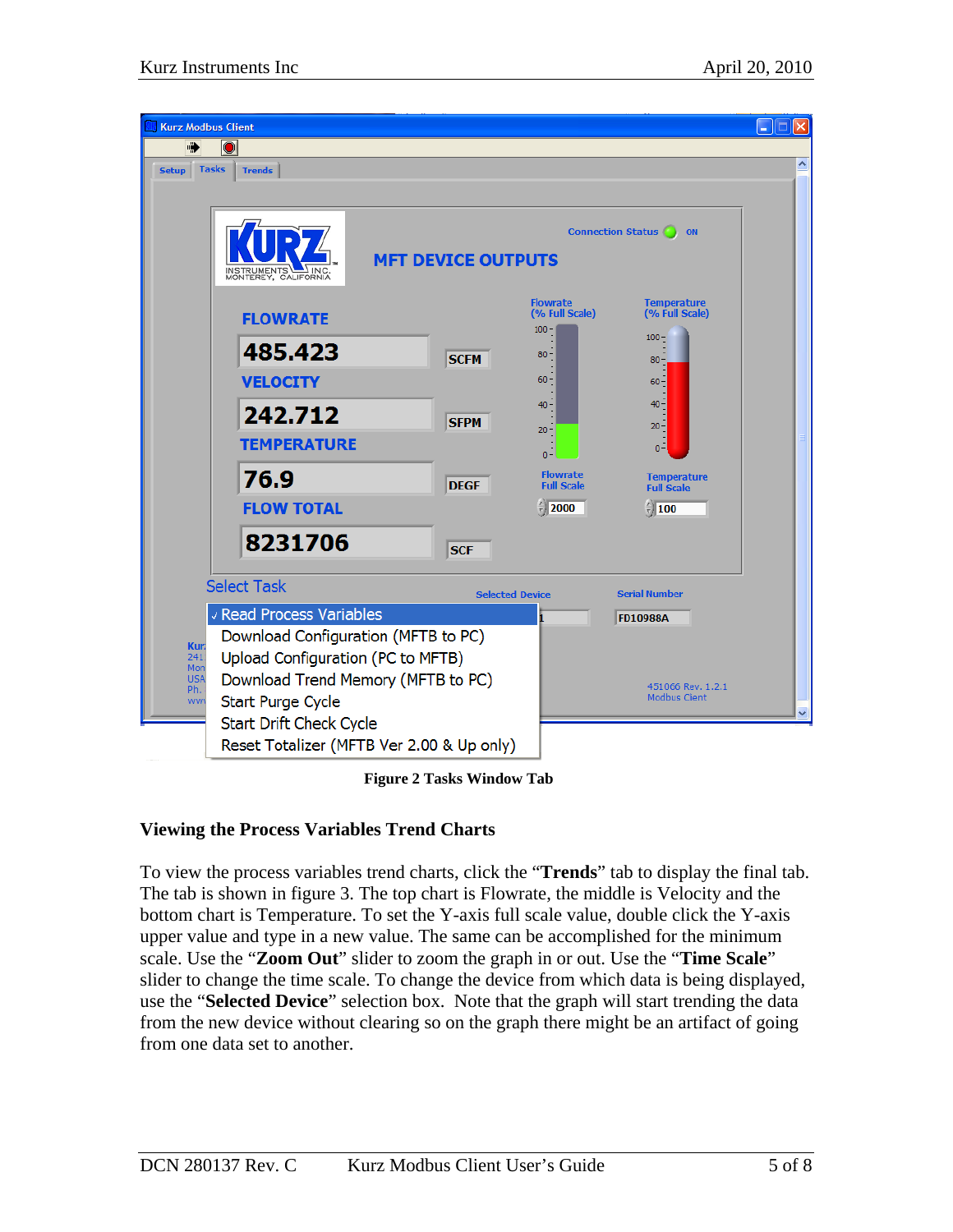

**Figure 3 Process Variables Trend Charts** 

# **Data Logging**

Navigate to the file chosen in the Setup tab into which the data was logged. Note that this file can be opened while it is still being logged to by this program, but any changes you make could cause issues with the logging. The first rows contain a time stamp and column names. The following rows are the data. Each row contains a time stamp, sensor serial number, flowrate, flowrate unit, velocity, velocity unit, temperature, temperature unit, and correction factor applied for that data. The correction factor is used to determine the raw velocity. If another device is connected then the second device's serial number, flowrate, etc will be added. Also, the logging will append to an existing file and will not destroy any data already in the file. Figure 4 below is the example of the logged data viewed using Microsoft Excel.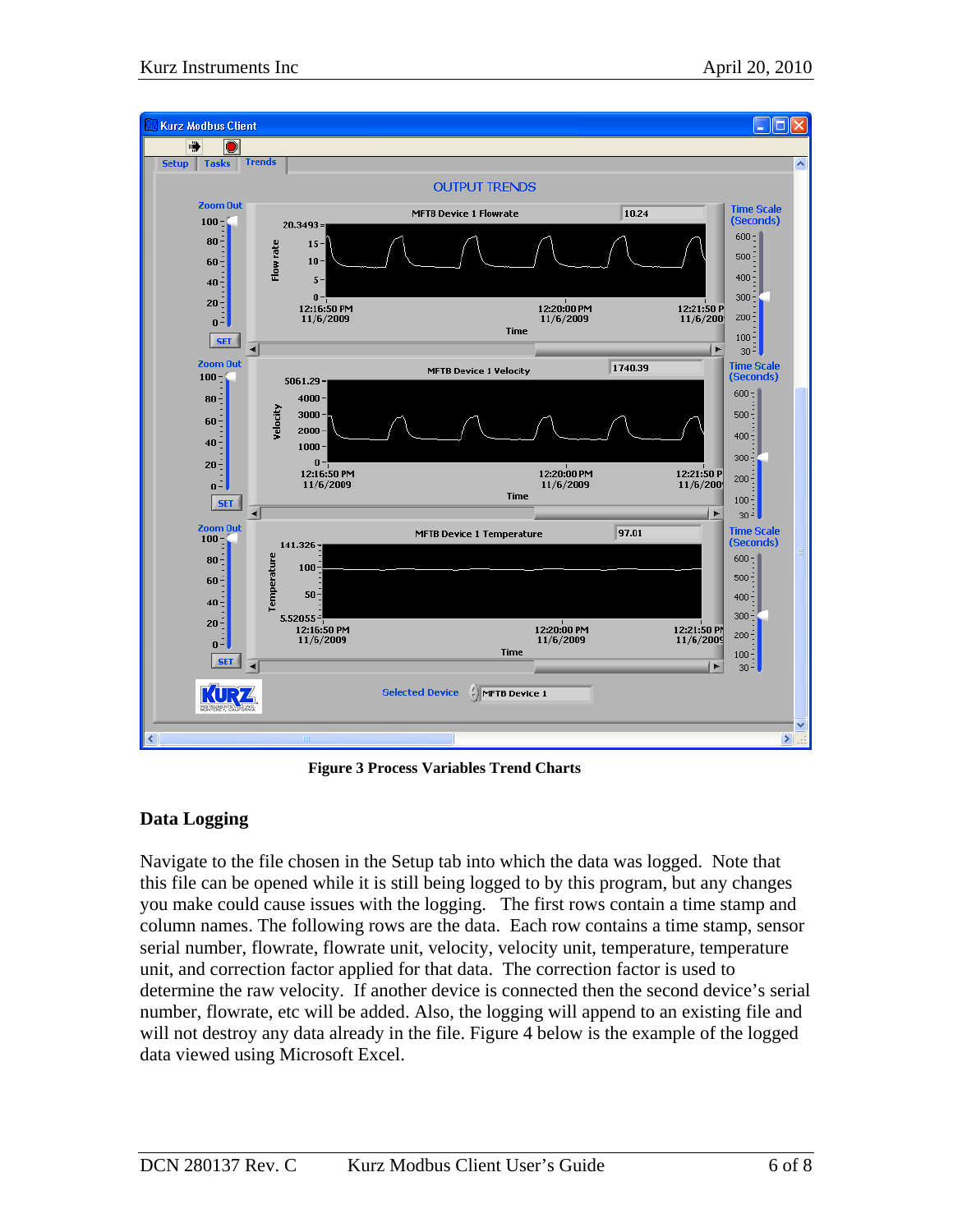|                | Microsoft Excel - logtest.csv                                                      |                           |              |              |                                |            |                                |   |                                  |                     |               |      |   |   |                          |   | $\Box x$                 |
|----------------|------------------------------------------------------------------------------------|---------------------------|--------------|--------------|--------------------------------|------------|--------------------------------|---|----------------------------------|---------------------|---------------|------|---|---|--------------------------|---|--------------------------|
|                | File Edit View Insert Format Tools Data Window Help Adobe PDF                      |                           |              |              |                                |            |                                |   |                                  |                     |               |      |   |   | Type a question for help |   | $-B \times$              |
|                | : 1 B H B A B Q V B I X & 1 9 - 1 & 2 - 2 1 H O                                    |                           |              |              |                                |            | $2:$ Arial                     |   |                                  |                     |               |      |   |   |                          |   |                          |
|                |                                                                                    |                           |              |              |                                |            |                                |   |                                  |                     |               |      |   |   |                          |   |                          |
|                | 九九名。                                                                               |                           |              |              |                                |            |                                |   |                                  |                     |               |      |   |   |                          |   |                          |
|                |                                                                                    |                           |              |              |                                |            |                                |   |                                  |                     |               |      |   |   |                          |   |                          |
|                | A1<br>٠                                                                            | fx Date/Time              |              |              |                                |            |                                |   |                                  |                     |               |      |   |   |                          |   |                          |
|                | $\mathsf{A}$                                                                       | B                         | $\mathbb{C}$ | $\mathsf{D}$ | E                              |            | G                              | H |                                  | $\mathbf{I}$        | K             |      | M | N | $\Omega$                 | P | $\overline{\phantom{a}}$ |
|                | Date/Time<br>12/15/2009 14:34 FD00000A 266.3859 SCMH                               | Serial Num Flow Rate Unit |              |              | Velocity Unit                  |            | Temperatu Unit                 |   | Correction Factor<br>0.85        |                     |               |      |   |   |                          |   |                          |
| 3              | 12/15/2009 14:34 FD00000A 273.4314 SCMH                                            |                           |              |              | 0.796487 SMPS<br>0.817553 SMPS |            | 24.16377 DEGC<br>24.16225 DEGC |   | 0.85                             |                     |               |      |   |   |                          |   |                          |
| $\overline{4}$ | 12/15/2009 14:34 FD00000A 279.41 SCMH                                              |                           |              |              | 0.835429 SMPS                  |            | 24.1736 DEGC                   |   | 0.85                             |                     |               |      |   |   |                          |   |                          |
| 5              | 12/15/2009 14:34 FD00000A 283.7052 SCMH                                            |                           |              |              | 0.848271 SMPS                  |            | 24.1762 DEGC                   |   | 0.85                             |                     |               |      |   |   |                          |   |                          |
| 6              | 12/15/2009 14:34 FD00000A 278.7044 SCMH                                            |                           |              |              | 0.833319 SMPS                  |            | 24.17945 DEGC                  |   | 0.85                             |                     |               |      |   |   |                          |   |                          |
| $\overline{7}$ | 12/15/2009 14:34 FD00000A 273.7357 SCMH                                            |                           |              |              | 0.818462 SMPS                  |            | 24.16429 DEGC                  |   | 0.85                             |                     |               |      |   |   |                          |   |                          |
| 8              | 12/15/2009 14:34 FD00000A 271.6354 SCMH                                            |                           |              |              | 0.812183 SMPS                  |            | 24.15269 DEGC                  |   | 0.85                             |                     |               |      |   |   |                          |   |                          |
| 9              | 12/15/2009 14:34 FD00000A 269.5473 SCMH                                            |                           |              |              | 0.80594 SMPS                   |            | 24.14569 DEGC                  |   | 0.85                             |                     |               |      |   |   |                          |   |                          |
| 10             | 12/15/2009 14:34 FD00000A 269.482 SCMH                                             |                           |              |              | 0.805744 SMPS                  |            | 24.13137 DEGC                  |   | 0.85                             |                     |               |      |   |   |                          |   |                          |
| 11             | 12/15/2009 14:34 FD00000A 272.1254 SCMH                                            |                           |              |              | 0.813648 SMPS                  |            | 24.11741 DEGC                  |   | 0.85                             |                     |               |      |   |   |                          |   |                          |
| 12             | 12/15/2009 14:34 FD00000A 274.8494 SCMH                                            |                           |              |              | 0.821793 SMPS                  |            | 24.08896 DEGC                  |   | 0.85                             |                     |               |      |   |   |                          |   |                          |
| 13             | 12/15/2009 14:34 FD00000A 274.3369 SCMH                                            |                           |              |              | 0.82026 SMPS                   |            | 24.08414 DEGC                  |   | 0.85                             |                     |               |      |   |   |                          |   |                          |
| 14             | 12/15/2009 14:34 FD00000A 272.2731 SCMH                                            |                           |              |              | 0.81409 SMPS                   |            | 24.05928 DEGC                  |   | 0.85                             |                     |               |      |   |   |                          |   |                          |
| 15             | 12/15/2009 14:34 FD00000A 270.1919 SCMH                                            |                           |              |              | 0.807867 SMPS                  |            | 24.02904 DEGC                  |   | 0.85                             |                     |               |      |   |   |                          |   |                          |
| 16             | 12/15/2009 14:34 FD00000A 268.1889 SCMH                                            |                           |              |              | 0.801878 SMPS                  |            | 24.00044 DEGC                  |   | 0.85                             |                     |               |      |   |   |                          |   |                          |
| 17             | 12/15/2009 14:34 FD00000A 266.4808 SCMH                                            |                           |              |              | 0.796771 SMPS                  |            | 23.97704 DEGC                  |   | 0.85                             |                     |               |      |   |   |                          |   |                          |
| 18             | 12/15/2009 14:34 FD00000A 266.1666 SCMH                                            |                           |              |              | 0.795831 SMPS                  |            | 23.94374 DEGC                  |   | 0.85                             |                     |               |      |   |   |                          |   |                          |
| 19             | 12/15/2009 14:34 FD00000A 266.826 SCMH                                             |                           |              |              | 0.797803 SMPS                  |            | 23.91183 DEGC                  |   | 0.85                             |                     |               |      |   |   |                          |   |                          |
| 20             | 12/15/2009 14:34 FD00000A 266.0294 SCMH<br>12/15/2009 14:34 FD00000A 263.1084 SCMH |                           |              |              | 0.795421 SMPS<br>0.786687 SMPS |            | 23.88366 DEGC                  |   | 0.85<br>0.85                     |                     |               |      |   |   |                          |   |                          |
| 21<br>22       | 12/15/2009 14:34 FD00000A 261.8222 SCMH                                            |                           |              |              | 0.782842 SMPS                  |            | 23.86514 DEGC<br>23.84686 DEGC |   | 0.85                             |                     |               |      |   |   |                          |   |                          |
| 23             | 12/15/2009 14:34 FD00000A 265.0991 SCMH                                            |                           |              |              | 0.792639 SMPS                  |            | 23.85559 DEGC                  |   | 0.85                             |                     |               |      |   |   |                          |   |                          |
| 24             | 12/15/2009 14:34 FD00000A 273.6222 SCMH                                            |                           |              |              | 0.818123 SMPS                  |            | 23.87299 DEGC                  |   | 0.85                             |                     |               |      |   |   |                          |   |                          |
| 25             | 12/15/2009 14:34 FD00000A 281.5218 SCMH                                            |                           |              |              | 0.841743 SMPS                  |            | 23.88956 DEGC                  |   | 0.85                             |                     |               |      |   |   |                          |   |                          |
| 26             | 12/15/2009 14:34 FD00000A 285.8634 SCMH                                            |                           |              |              | 0.854724 SMPS                  |            | 23.90495 DEGC                  |   | 0.85                             |                     |               |      |   |   |                          |   |                          |
| 27             | 12/15/2009 14:34 FD00000A 283.1497 SCMH                                            |                           |              |              | 0.84661 SMPS                   |            | 23.90327 DEGC                  |   | 0.85                             |                     |               |      |   |   |                          |   |                          |
| 28             | 12/15/2009 14:34 FD00000A 277.0702 SCMH                                            |                           |              |              | 0.828433 SMPS                  |            | 23.90219 DEGC                  |   | 0.85                             |                     |               |      |   |   |                          |   |                          |
| 29             | 12/15/2009 14:34 FD00000A 273.3294 SCMH                                            |                           |              |              | 0.817248 SMPS                  |            | 23.88986 DEGC                  |   | 0.85                             |                     |               |      |   |   |                          |   |                          |
| 30             | 12/15/2009 14:34 FD00000A 272.8037 SCMH                                            |                           |              |              | 0.815676 SMPS                  |            | 23.89542 DEGC                  |   | 0.85                             |                     |               |      |   |   |                          |   |                          |
| 31             | 12/15/2009 14:34 FD00000A 274.0214 SCMH                                            |                           |              |              | 0.819317 SMPS                  |            | 23.89805 DEGC                  |   | 0.85                             |                     |               |      |   |   |                          |   |                          |
| 32             | 12/15/2009 14:34 FD00000A 275.6308 SCMH                                            |                           |              |              | 0.824129 SMPS                  |            | 23.8911 DEGC                   |   | 0.85                             |                     |               |      |   |   |                          |   |                          |
| 33             | 12/15/2009 14:34 FD00000A 276.2583 SCMH                                            |                           |              |              | 0.826005 SMPS                  |            | 23.90291 DEGC                  |   | 0.85                             |                     |               |      |   |   |                          |   |                          |
| 34             | 12/15/2009 14:34 FD00000A 274.8361 SCMH                                            |                           |              |              | 0.821753 SMPS                  |            | 23.89124 DEGC                  |   | 0.85                             |                     |               |      |   |   |                          |   |                          |
| 35             | 12/15/2009 14:34 FD00000A 271.5742 SCMH                                            |                           |              |              |                                | 0.812 SMPS | 23.86758 DEGC                  |   | 0.85                             |                     |               |      |   |   |                          |   |                          |
| 36             | 12/15/2009 14:34 FD00000A 267.7976 SCMH                                            |                           |              |              | 0.800708 SMPS                  |            | 23.84474 DEGC                  |   | 0.85                             |                     |               |      |   |   |                          |   |                          |
| 37             | 12/15/2009 14:34 FD00000A 265.5464 SCMH                                            |                           |              |              | 0.793977 SMPS                  |            | 23.81777 DEGC                  |   | 0.85                             |                     |               |      |   |   |                          |   |                          |
|                | 38 12/15/2009 14:34 FD00000A 263.7841 SCMH<br>$H \rightarrow H \longrightarrow H$  |                           |              |              | 0.788708 SMPS                  |            | 23.77962 DEGC                  |   | 0.85                             | $\vert \cdot \vert$ |               |      |   |   |                          |   | $\checkmark$<br>$\vert$  |
|                |                                                                                    |                           |              |              |                                |            |                                |   |                                  |                     |               |      |   |   |                          |   |                          |
| Ready          |                                                                                    |                           |              | T.P          | $AT =$                         |            | $-11 - 1 - 4 - -$              |   | $\cdots$ 1 L $\cdots$ M $\Gamma$ |                     | <b>PA TO-</b> | $-1$ |   |   | <b>NUM</b>               |   |                          |

 **Figure 4 Logged data viewed by Microsoft Excel** 

### **Restarting and Stopping the Program**

The program has two states; they are the Run and Stop states. When the program is executed by double clicking the icon on the desktop or from the Start Program menu, the program will open automatically in the Run state as indicated by the black arrow on the upper left corner of the application window. In this state all the controls on the front panel are active. The program can be stop by clicking the red stop icon on the upper left corner of the application window. In this state, most of the controls on the front panel are disabled. The Stop state is also indicated by a white arrow on the upper left corner of the application window.

The program in a Stop state can be restarted by clicking the white arrow on the upper left corner of the application window or closing and reopening the application. The program will automatically stop when an error occurs.

### **Causes of Errors**

An error will occur if the communication port number is incorrect. The program will popup an error window as shown in Figure 4.